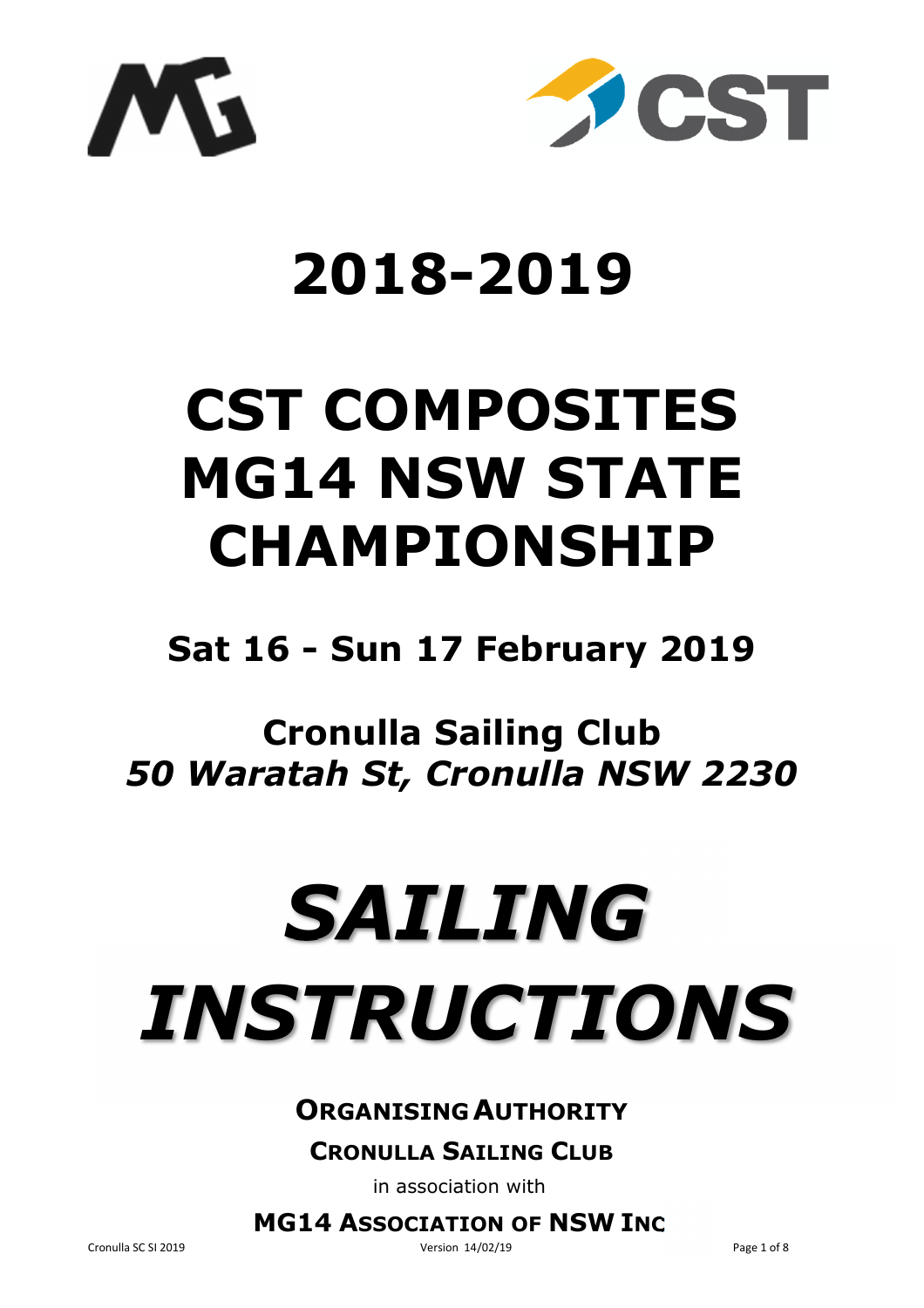## **CST Composites MG14 NSW STATE CHAMPIONSHIP Sat 16 - Sun 17 February 2019**  *SAILING INSTRUCTIONS*

#### **1. RULES**

The regatta will be governed by the 2017-2020 Racing Rules of Sailing (RRS), by the Prescriptions of Australian Sailing, by part 2 of the Australian Sailing Special (Safety) Regulations and by the Class Rules and By-Laws of the MG14 Association of NSW Inc., except as any of these are altered by the Sailing Instructions

#### **2. ADVERTISING**

Boats may be required to display advertising supplied by the Organising Authority.

#### **3. ELIGIBILITY**

Entries will be restricted to MG14 & MG14B dinghies registered with the MG14 Association of NSW Inc. for the 2018-2019 sailing season, and for which at least one Full Membership and one Associate Membership for the 2018-2019 season has been paid to the Association and for which a completed entry form has been submitted and the series entry fee paid to the Association prior to the close of registration.

The nominated helmsperson shall be a member of the MG14 Association of NSW Inc. The forward hand for each race must be nominated by the close of entries. Replacement of the nominated forward hand will not be approved by the Race Committee except in exceptional circumstances.

#### **4. REGISTRATION**

Registration will be conducted from 1030hrs to 1130hrs on Saturday 16th February 2019.

#### **5. MEASUREMENT**

Boats must comply with the MG14 / MG14B Class Measurements and Restrictions, including safety requirements, prior to acceptance of entry. **It is the responsibility of each entrant to ensure compliance.** Competing boats may be subject to measurement prior to the first race. The Race Committee and Technical Committee reserves the right to further inspection and measurement of any boat at any time during the series. Failure to comply may result in disqualification from a race or from the series.

#### **6. EQUIPMENT LIMITATIONS**

A boat shall only use a maximum of 2 jibs, 1 mainsail, 1 spinnaker, 1 mast, 1 boom, 1 spinnaker pole, 1 centreboard and 1 rudder in the Championship, except in cases where gear is damaged accidentally or in use and is beyond repair or unable to be repaired at that event. Details of the damaged items and of the circumstances under which the damage occurred shall be submitted in writing to the Association Measurer along with the items for inspection. Replacements through damage will be accepted at the discretion of the Association Measurer, and shall not be made without the written approval of the Association Measurer. If the Association Measurer is not present, a member of the Race Committee may substitute.

#### **7. NOTICES TO COMPETITORS**

Notices to competitors will be posted on the official notice board located in the Cronulla Sailing Clubhouse. A competitors' briefing for the series will be held at 1130hrs on Saturday 16th February 2019. Further briefings may be called by the Race Committee as required and notified on the official notice board.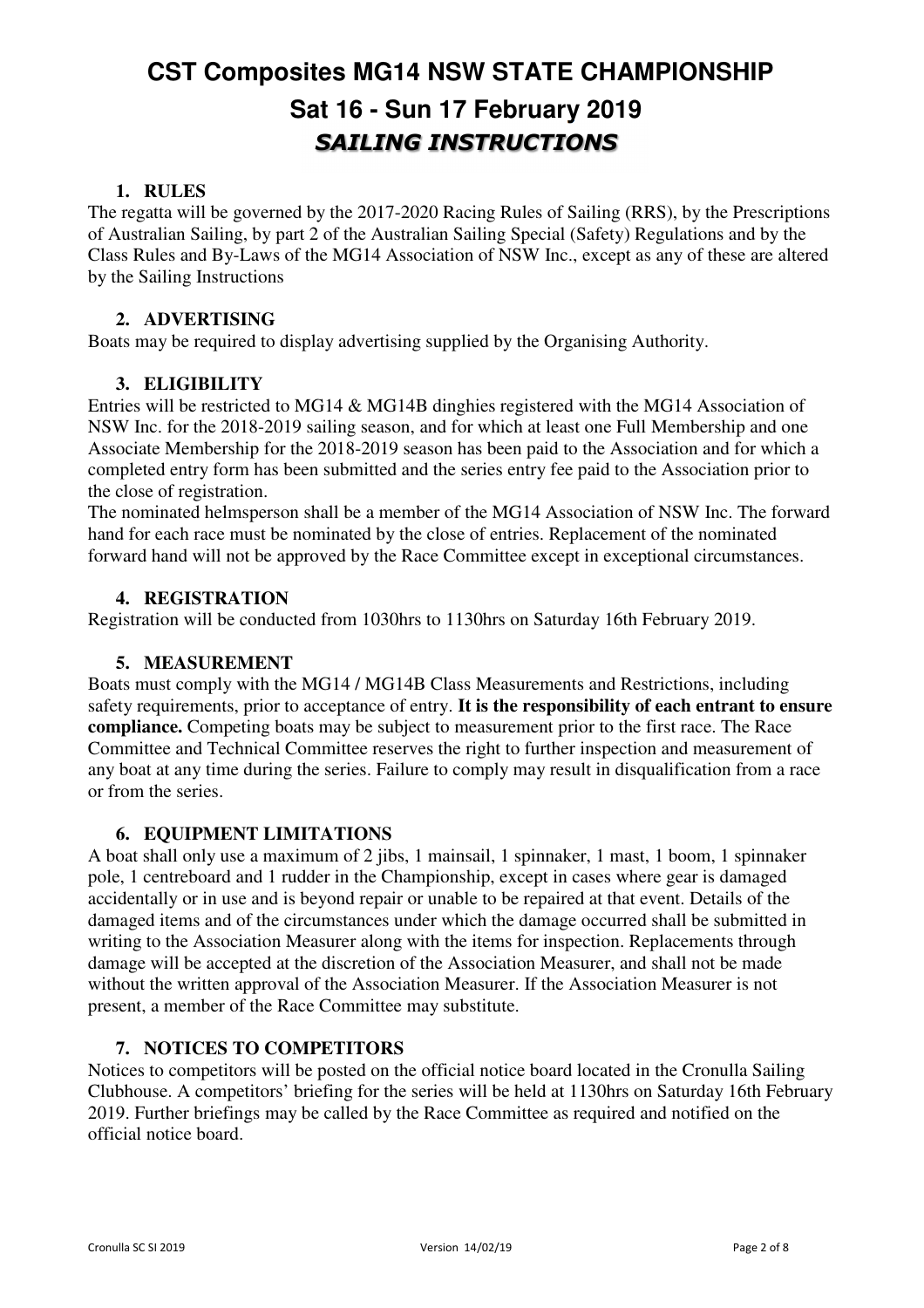#### **8. CHANGES TO SAILING INSTRUCTIONS**

Any changes to the Sailing Instructions will be posted before 1000hrs, on the day they take effect, except that any changes to the schedule of races will be posted by 1800hrs on the day before it will take effect.

#### **9. SIGNALS MADE ASHORE**

Signals made ashore will be displayed on the flagpole attached to the Cronulla Sailing Club, accompanied by a sound signal. Flag 'AP', Answering Pennant, raised with two sound signals and lowered with one sound signal means "The race is postponed. The warning signal will be made not less than 30 minutes after the AP is lowered". This changes RRS Race Signals.

#### **10. SCHEDULE**

SCHEDULE OF EVENTS

• Saturday 16th February Entry registration from 1030hrs to 1130hrs Competitor briefing 1130hrs **Race Session 1. Warning Signal not before 1300hrs**<br>Race Session 1. Warning Signal not before 1100hrs • Sunday 17th February **Race Session 1. Warning Signal not before 1100hrs**

5 races are scheduled for the championship.

No more than 3 races shall be conducted on any one day of the championship.

The schedule is subject to change due to weather conditions or other circumstances and at the discretion of the Race Committee.

Any race whose warning signal is not given by 1530hrs on the last day of the Championship will be abandoned.

#### **11. RE-SAIL**

Any abandoned or postponed race may be re-sailed at an appropriate time and date at the discretion of the Race Committee (subject to provisions of SI clauses 7, 8, 9 and 10).

#### **12. CLASS FLAG**

The Class Flag shall be a Yellow flag displaying the letters MG in black.

#### **13. RACING AREA**

The designated racing area is the waters of Port Hacking and Bate Bay, see Attachment A.

#### **14. SIGN ON/OFF**

The helmsperson of a boat intending to start in any race session or re-sail must '**sign on**' for that race session on the sheet provided near the official notice board no later than 30 minutes before the start of the race session. Any helmsperson found to have not complied with this rule in a race session may incur a 5 place penalty for both their scratch and handicap position of the infringed race or when back to back races are sailed the first race of that session. Other boat positions will be advanced so as to reflect the corrected position, for either the race infringed or when back to back races are sailed the first race of that session only.

Helmsperson must '**sign off**' for each race or race session on the sheet provided near the official notice board no later than 30 minutes after the last boat arrives at shore. Any helmsperson found to have not complied with this rule in a race session may incur a 5 place penalty for both their scratch and handicap position for the infringed race or when back to back races are sailed the last race of that session. Other boat positions will be advanced so as to reflect the corrected position, for either the race infringed or when back to back races are sailed the last race of that session only.

#### **15. WITHDRAWAL FROM RACE**

The helmsperson of a boat withdrawing from a race must sign off on the sheet provided near the official notice board as notification of their withdrawal and inform the race officials no later than 30 minutes after returning to shore.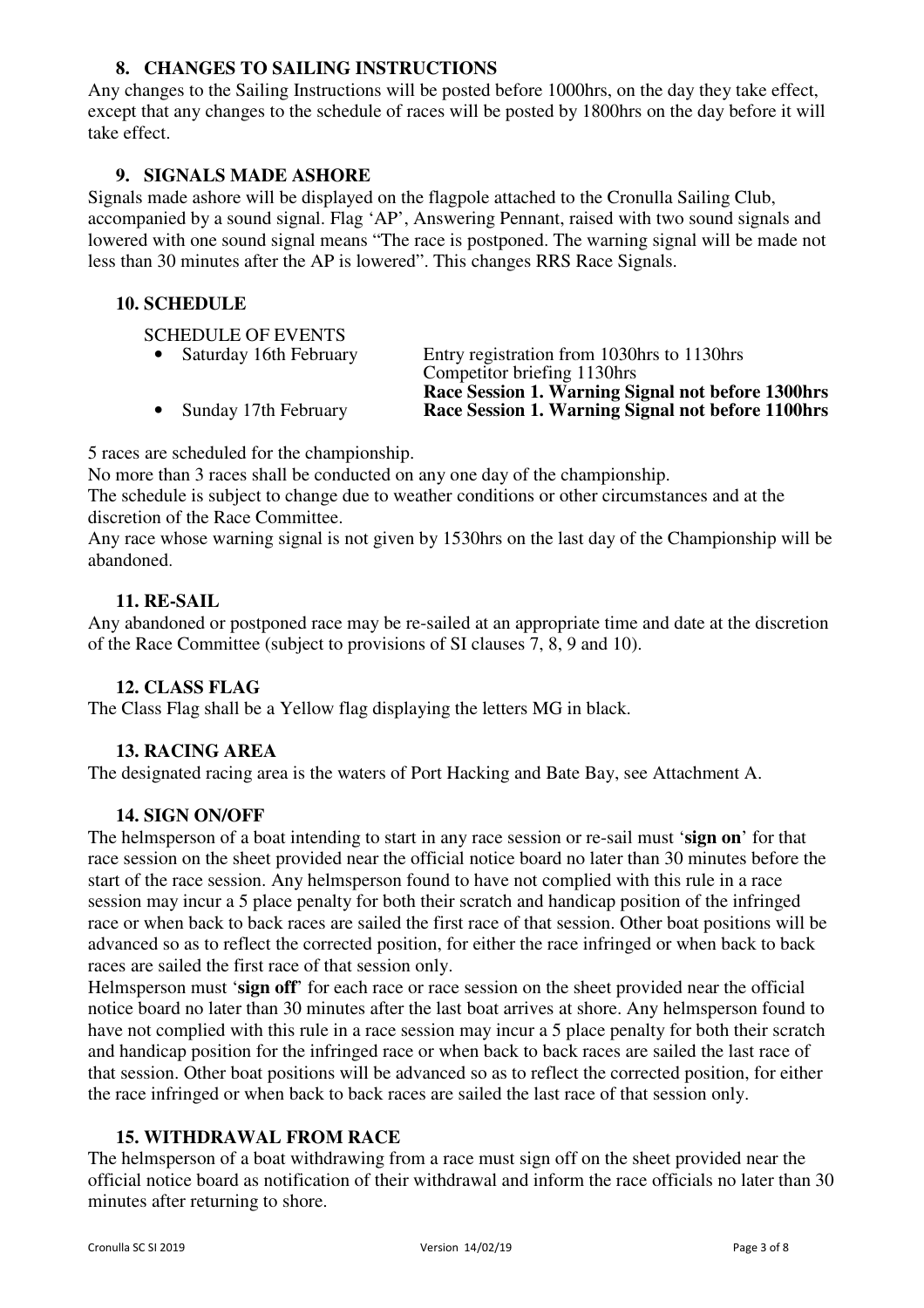#### **16. COURSES**

The courses for the championship are shown in APPENDIX B and are as below:

Triangle – This will have a single PINK top mark, YELLOW wing and bottom marks. The start and finish will be half way between top and bottom marks.

Windward Return – This will have a single PINK top mark, YELLOW gate marks at bottom. The start and finish will be half way between top and bottom marks.

The Race Committee Start Boat will indicate the course to be sailed by displaying at or before the Warning Signal a corresponding signal pennant representing that course number and a green flag representing starboard rounding's or a red flag representing port rounding's.

#### **17. MARKS**

All rounding marks of the course will be spherical yellow or pink buoys.

The Start Mark will be a buoy with a blue flag mounted on a pole.

The Finish Mark will be a black and white checker finish flag on the starboard side of the committee boat.

#### **18. THE START**

Races will be started in accordance with RRS Rule 26. The starting line will be between the flag mast on the Race Committee boat and the Starting Mark at the port end.

The starter may lay a distance buoy behind the Start Boat or between the Start Boat and the port end Starting Mark, and in this instance no boat shall pass between the distance buoy and the Start Boat at any time. A boat starting later than ten (10) minutes after the starting signal will be scored DNS. For the purpose of Starting a boat's spinnaker pole and its supports will not be considered as part of her 'Hull' and 'Equipment' except when its spinnaker is being flown. Alters RRS Definitions.

#### **19. THE FINISH**

The Finish Line will be between the flag mast on the Race Committee Boat and the Finish Mark. For the purpose of Finishing a boat's spinnaker pole and its supports will not be considered as part of her 'Hull' and 'Equipment' except when its spinnaker is being flown. Alters RRS Definitions. If the Race Committee Boat has signalled "on station" (flying blue flag), any boats that cross the finish line prematurely, after the start of the race, will be scored DNS.

#### **20. SHORTENED COURSE**

The Race Committee may shorten the course during a race by finishing at any rounding mark in accordance with RRS 32(a).

The Race Committee may shorten the course because of insufficient wind making it likely that a majority of the fleet will not finish within the time limit or that the target time for the first boat to finish will be exceeded by 20 percent. This changes RRS 32.1.

#### **21. TIME LIMIT**

The time limit will be eighty minutes. If no boat completes the course within this time limit the race shall be abandoned. Should any boat finish within the time limit, the limit for the remaining boats will be 30 minutes after the first boat finishes. Boats failing to finish within the time limit will be scored DNF (Did Not Finish) without a hearing. This changes RRS Rule 35, A4 and A5.

#### **22. TARGET TIMES**

The target time for the first boat to finish the course in conditions which do not require or compel the Race Committee to shorten course will be 40 to 60 minutes. Failure to meet target times will not be grounds for redress. This changes RRS 62.1(a).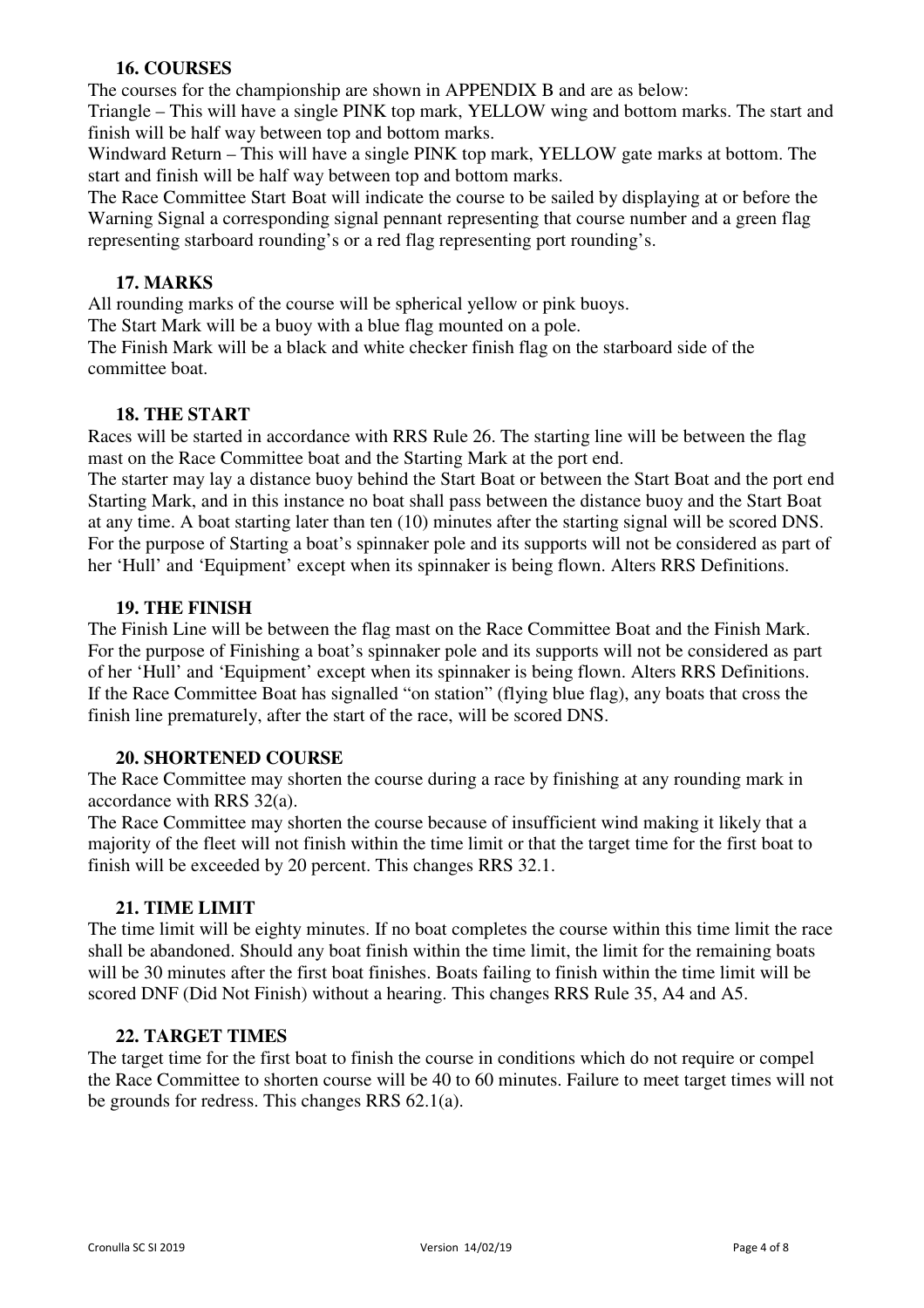#### **23. BACK TO BACK RACES**

After finishing a race, boats should proceed to the starting area in anticipation of sailing another race 'back to back' unless a postponement is signalled on shore by raising of flag 'AP' and/or signalled on the Start Boat by raising of flags 'AP Over H' or 'AP over A', or abandonment is signalled.

#### **24. PENALTIES AT TIME OF INCIDENT**

A boat may take a One-Turn Penalty when she may have broken a Rule of Part 2 of the RRS while racing. Alters RRS 44.1.

#### **25. PROTESTS**

Protests shall be lodged with a member of the Race Committee within 60 minutes of the finish of the last boat in the last race of the day. Protests shall be lodged in accordance with RRS Rule 60. RRS Appendix T will apply and Arbitration may be offered.

#### **26. SUBSTITUTE COMPETITORS**

No change of helmsperson will be permitted. A change of forward hand from that nominated for a race may be permitted in exceptional circumstances at the discretion of the Race Committee only if a sufficiently valid reason is given. Applications for replacement of the nominated forward hand must be made in writing to the Race Committee no later than 45 minutes prior to the start of the race, unless in exceptional circumstances the Race Committee agrees this was not possible.

#### **27. SCORING**

The low point scoring system, RRS Appendix A2 and A4 shall apply, except that:

- a boat recorded as DNF (Did Not Finish) or OCS (On Course Side) will be scored points for the finishing place one more than the number of starters in that race, and

- five races are scheduled for the Championship, of which three races shall be completed to constitute the Championship, and

- when fewer than four races have been completed, a boat's series score will be the total of all her race scores, and

- when four or five races have been completed, a boat's series score will be the total of her race scores excluding her worst score.

A Handicap Series will be conducted concurrently with the Championship (scratch) series.

#### **28. PRIZES**

The MG14 NSW State Champion perpetual trophy will be awarded to the 1st MG14 in the overall scratch series.

The MG14 NSW Handicap State Champion perpetual trophy will be awarded to the 1st MG14 or MG14B in the overall Handicap series.

Trophies will be awarded to the skipper and crew of the 1st, 2nd and 3rd boats in the overall scratch series and to the skipper and crew of the 1st, 2nd and 3rd boats in the overall handicap series, except that a boat awarded a scratch series trophy will not be eligible for a handicap series trophy. Other prizes may be awarded at the discretion of the organising authority.

#### **29. HANDICAPS**

Handicaps will be based on a 100 minute race fastest time and adjusted proportionally to the actual fastest time. Handicaps will be allocated by the Association Race Secretary. Penalties for 1st, 2nd, 3rd and 4th place on handicap in a race will be 4, 3, 2 and 1 minute respectively. The Race Secretary reserves the right to review any handicap, up or down, at any stage. Handicap decisions by the Race Secretary are final and not subject to overriding by the Race Committee. Any request for review shall be made in writing to the Race Secretary.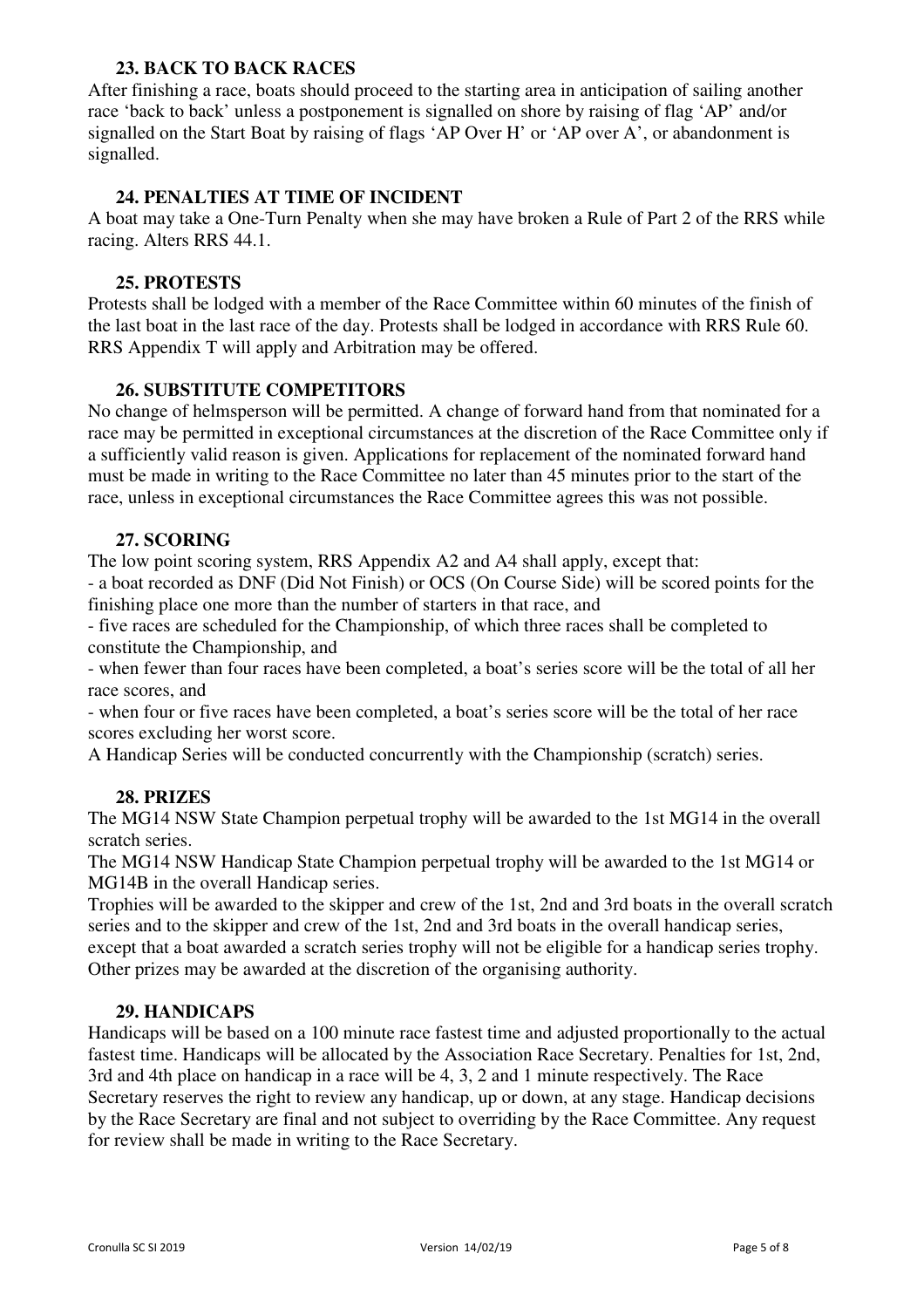#### **30. RACE COMMITTEE**

The Race Committee will comprise the President, Secretary and Race Secretary of the MG14 Association of NSW Inc. and the PRO and 2 Race Officers from the Cronulla Sailing Club Committee, or any of the above as shall be present and reasonably available to participate in any decision of the Race Committee.

#### **31. PROTEST COMMITTEE**

The Protest Committee shall consist of three members chosen by the Race Committee, either for the series or for an individual protest. A member of the Race Committee may be a member of the Protest Committee.

#### **32. TECHNICAL COMMITTEE**

A Technical Committee shall be appointed by the Race Committee.

#### **33. SAFETY**

All competitors and boats must comply with the safety regulations of Australian Sailing and the MG14 class rules. The Race Committee may reject or rescind the entry of a non-conforming boat and may disqualify a boat for a safety breach at any stage during the series without a Protest Hearing. This amends RRS63.1.

#### **34. INSURANCE**

All competing boats shall certify, by entering, that they carry third party liability insurance of an amount of not less than AU\$10,000,000.

#### **35. RESPONSIBILITY / DISCLAIMER**

All those taking part in the 2018-2019 MG14 NSW State Championship do so at their own risk and responsibility. Cronulla Sailing Club and/or the MG14 Association of NSW Inc. are not responsible for the seaworthiness of a boat whose entry is accepted or the adequacy of its equipment. Cronulla Sailing Club and the MG14 Association of NSW Inc. reserve the right to reject any entry. Attention is drawn to Fundamental Rule 4 of the Racing Rules of Sailing 2017-2020, which states that 'The responsibility for a boat's decision to participate in a race or to continue racing is hers alone". The organising authority or Cronulla Sailing Club or MG14 Association of NSW Inc., their officers, members, servants and agents will not accept any liability for material damage or personal injury or death sustained in conjunction with or prior to, during or after the event.

Junior sailors (skippers & crews) less than 16 years of age on any participating race day are required to lodge a fully completed Junior Indemnity Form which must be signed by a parent or guardian.

For further information contact Gary Reeves, Secretary, MG 14 Association Inc. on 0439014026 or email at reeves\_gary@outlook.com

Visit our website www.mg14.com for accommodation information as well as entry forms and NSW MG14 Association boat registration and membership forms.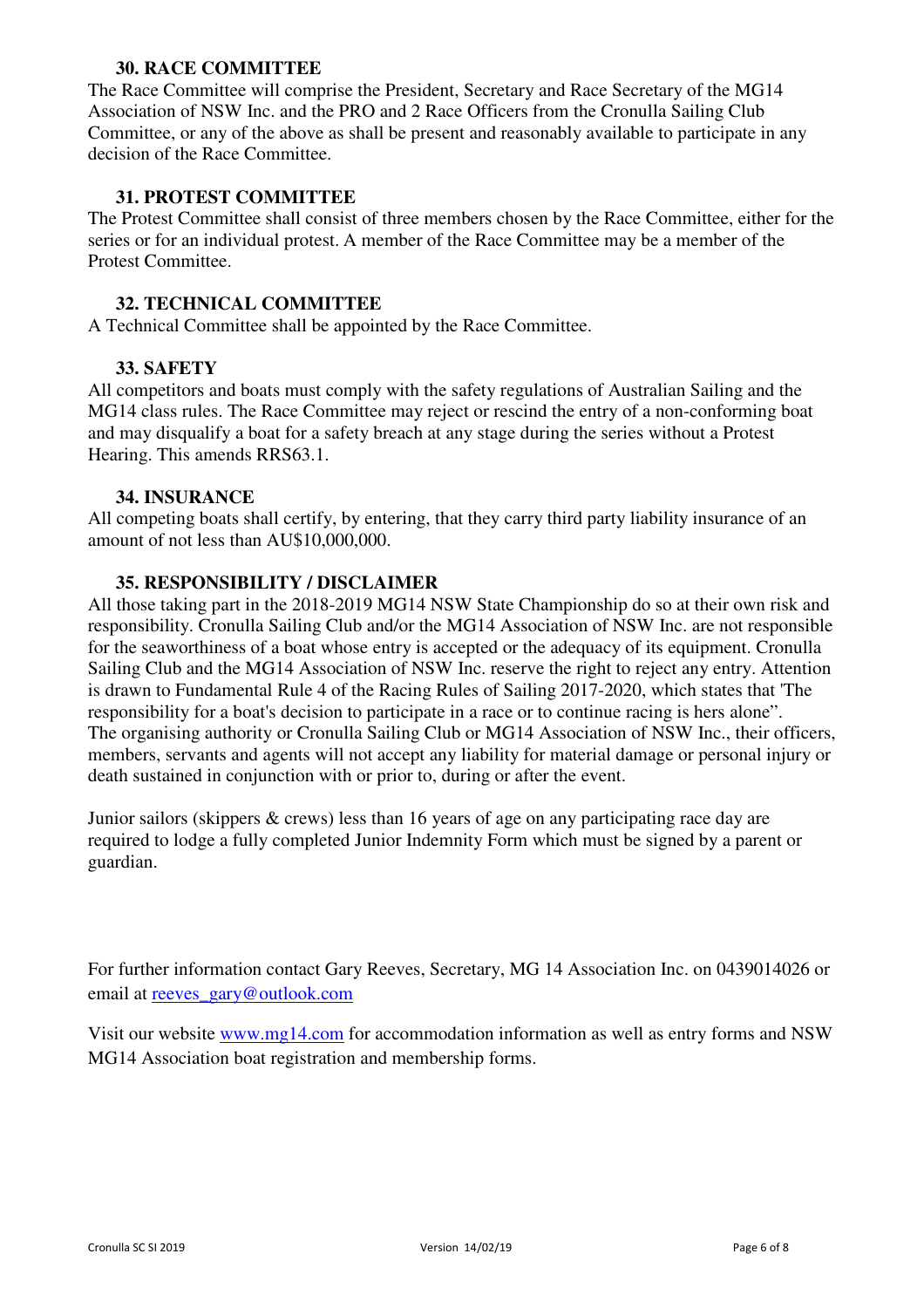

Cronulla SC SI 2019 Version 14/02/19 Page 7 of 8